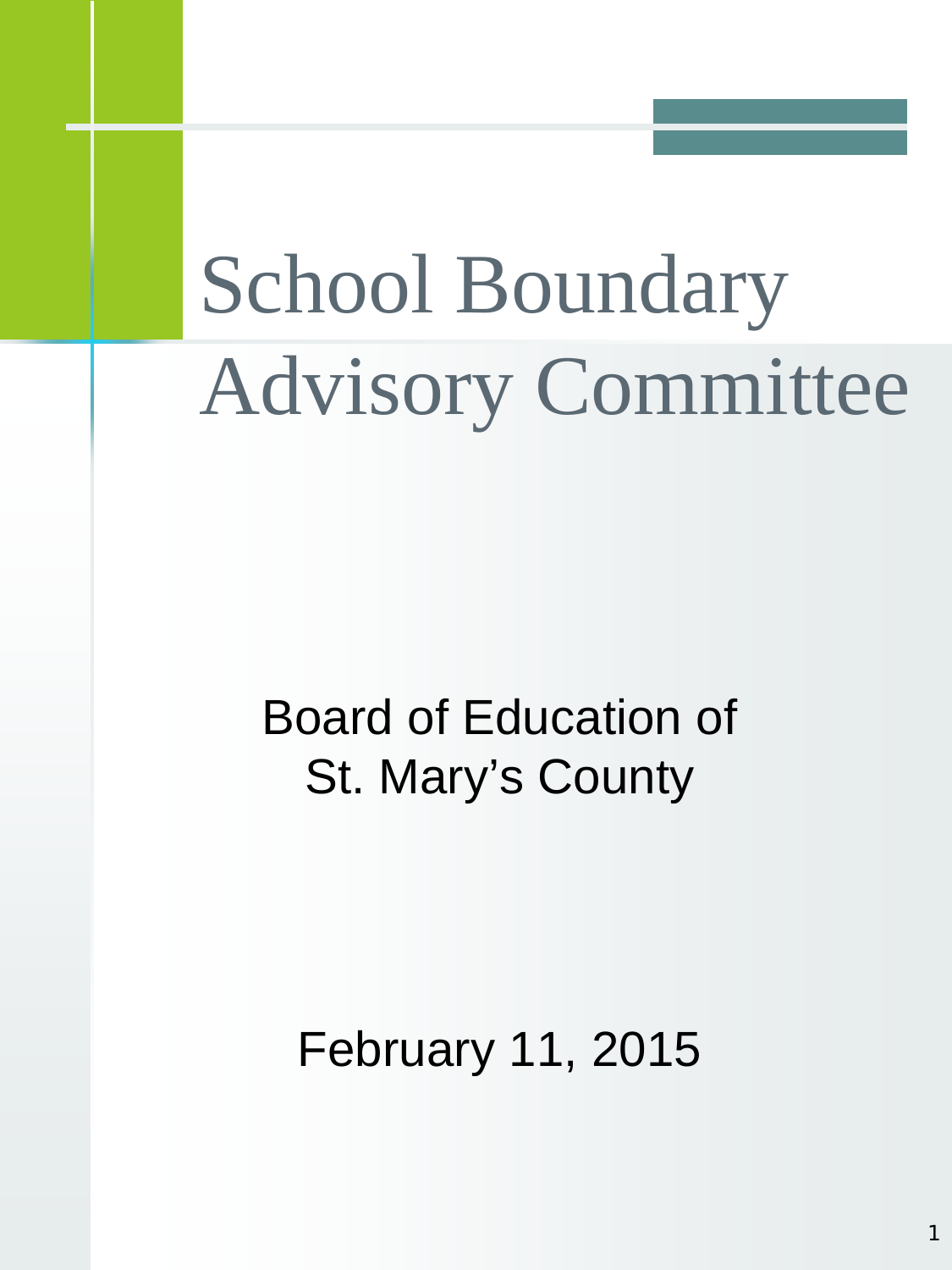### Redistricting Policy - JCAA

#### **I. Purpose**

The purpose of this policy is to provide for the realignment of school district boundaries as a result of new school construction, overcrowding at existing schools, or closing existing schools.

#### **II. Policy Statement**

Section 4-109 (c) of the Education Article, Maryland Annotated Code provides that: With the advice of the Superintendent of Schools, the Board of Education of St. Mary's County (the Board) shall determine the geographic attendance area for each school established under this section.

In accordance with 13A.02.09 of the Code of Maryland Regulations, St. Mary's County Public Schools hereby adopts the following policy to be applied to the redistricting and closing of schools.

- 1. The Board has the primary responsibility to provide school facilities that address changing enrollment patterns and that sustain high quality educational programs and equitable educational opportunities in a way that meets its instructional expectations. The Board fulfills this responsibility through the facilities planning process. The academic achievement of all students in a safe and orderly learning environment through partnership with our community is of primary importance to the Superintendent of Schools and the Board. Enrollment in St. Mary's County is not static. The fundamental basis of this policy is to provide a sound educational environment for a changing and growing community. The number of students, their geographic distribution, and demographic characteristics of this population are all a concern for the public school system. Enrollment changes are driven by factors including birth rates, movement in admissions, and withdrawals from the school system.
- 2. The Board, upon the advice of the Superintendent of Schools, must address underutilized or overcrowded conditions in existing schools, the closing or opening of a school, and the impact of residential development which may require the redistricting of certain school sites. At those times, the Board's primary basis for judgment must be equity of educational opportunities for all students rather than the personal desires of any one group. The Board and the Superintendent of Schools shall hold a public hearing to hear suggestions and reactions from the community prior to the final decision.
- 3. The Superintendent of Schools will prepare student enrollment projections annually and report to the Board any need for redistricting. The Superintendent of Schools will charge a committee to develop and recommend boundary proposals for redistricting and/or school closings.
- 4. In the event of an emergency, the decision to redistrict a school because of extenuating circumstances cannot be dependent upon the advice of the committee because immediate and temporary action must be taken.
- 5. The Superintendent of Schools has the authority and responsibility to recommend redistricting when needed to the Board.
- 6. The Superintendent of Schools may request a longer study period based on the anticipated number of schools possibly impacted.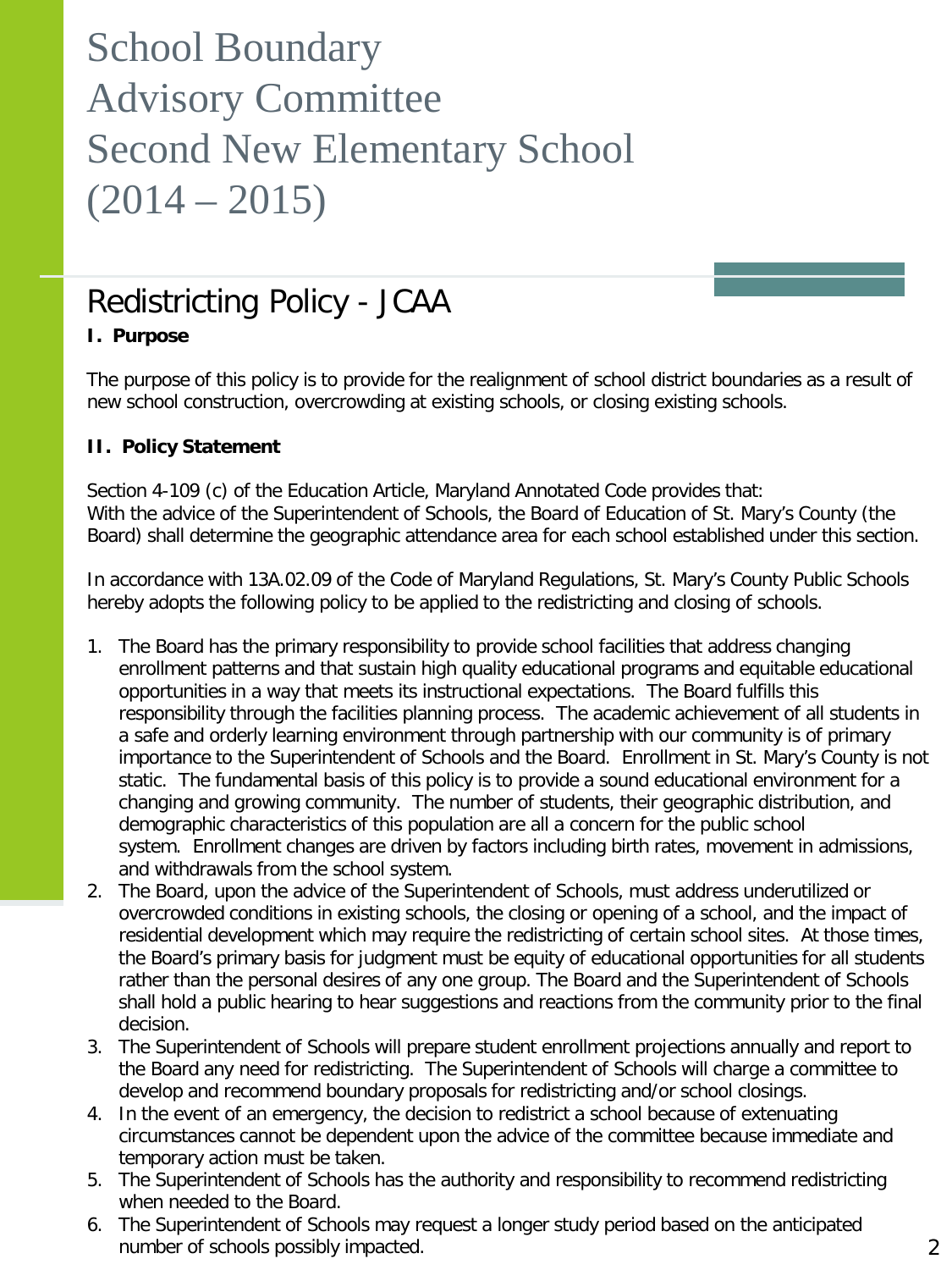#### Redistricting Policy - JCAA

The Superintendent of Schools annually evaluates the need for redistricting, using the following timeline and procedure:

- June Refine five-year enrollment projections by school and grade. Prepare preliminary recommendations regarding the need for redistricting.
- July Assess school building capacities and utilization rates (enrollment measured against school building capacities). Identify schools over capacity and those exceptionally under local rated capacity, with and without relocatables. In years when redistricting has been determined to be required, staff will begin developing proposed redistricting plans.
- October Assess September 30 enrollment data and confirm that the need for redistricting exists. If redistricting is required, the School Boundary Advisory Committee will be charged to review and provide comments on boundary proposals and/or school closings.
- November/December The committee chair(s) will present recommended boundary proposals to the Superintendent of Schools. Upon approval, the Superintendent of Schools will present recommended boundary proposals to the Board.
- January The Board holds a public hearing regarding the recommended boundary proposals.
- February Present final boundary plans to the Board for final approval.
- March/April Distribute to parents the final school assignment for students affected by the new boundary plans.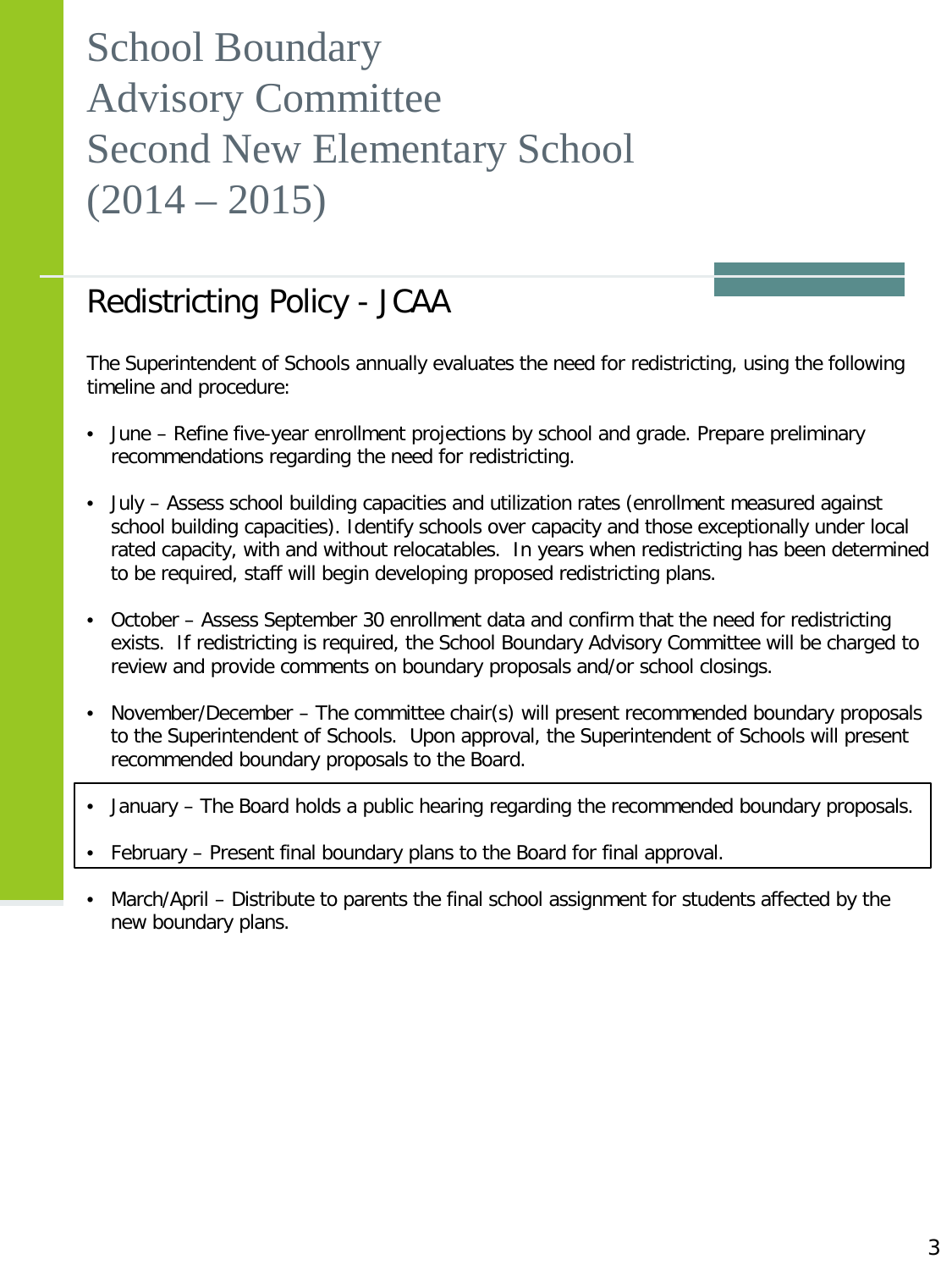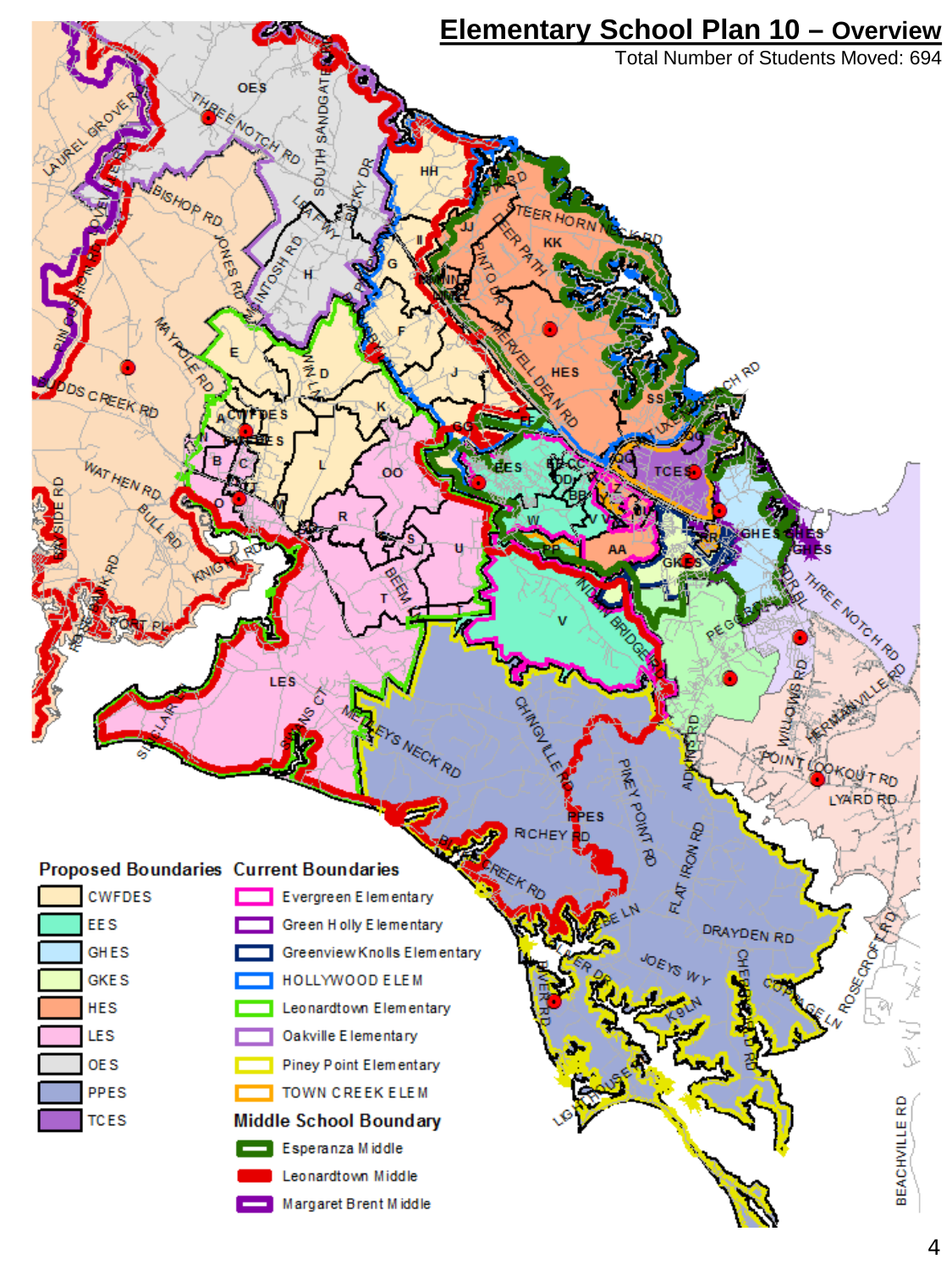#### **Areas Reassigned**

From Leonardtown Elementary School to Captain Walter Francis Duke Elementary School: Maryland Route 5 northbound from and including Cedar Lane Court to and including Maryland Route 245 to and including Barnsby Lane and all auxiliary roads, drives, courts, and lanes. McIntosh Road from the intersection of Maryland Route 245 to but not including Jones Road, including all auxiliary roads, drives, courts, and lanes. St. John's Road from the intersection of Maryland Route 245 to but not including Abell's Run Drive, including all auxiliary roads, drives, courts, and lanes.

From Hollywood Elementary School to Captain Walter Francis Duke

Elementary School: Maryland Route 245 from but not including Barnsby Lane to the intersection of Maryland Route 235, including all auxiliary roads, drives, courts, and lanes. Northbound Maryland Route 235 from the intersection of but not including Old Three Notch Road and Three Notch Road to and including Jones Wharf Road, including all auxiliary roads, drives, courts, and lanes. Southbound Maryland Route 235 from the intersection of Jones Wharf Road to and including Airport View Drive, including all auxiliary roads, drives, courts, and lanes.

From Hollywood Elementary School to Evergreen Elementary School:

Southbound Maryland Route 235 from but not including Airport View Drive to and including Airport Road, including all auxiliary roads, drives, courts, and lanes.

From Town Creek Elementary School to Evergreen Elementary School: Johnson Pond Lane, including all auxiliary roads, drives, courts, and lanes. From Evergreen Elementary School to Hollywood Elementary School: Southbound Maryland Route 235 from the intersection of Maryland Route 4 to and including Old Rolling Road, and all auxiliary roads, drives, courts, and lanes. Maryland Route 4 from and including the intersection of FDR Boulevard to Maryland Route 235, excluding the Settler's Landing development.